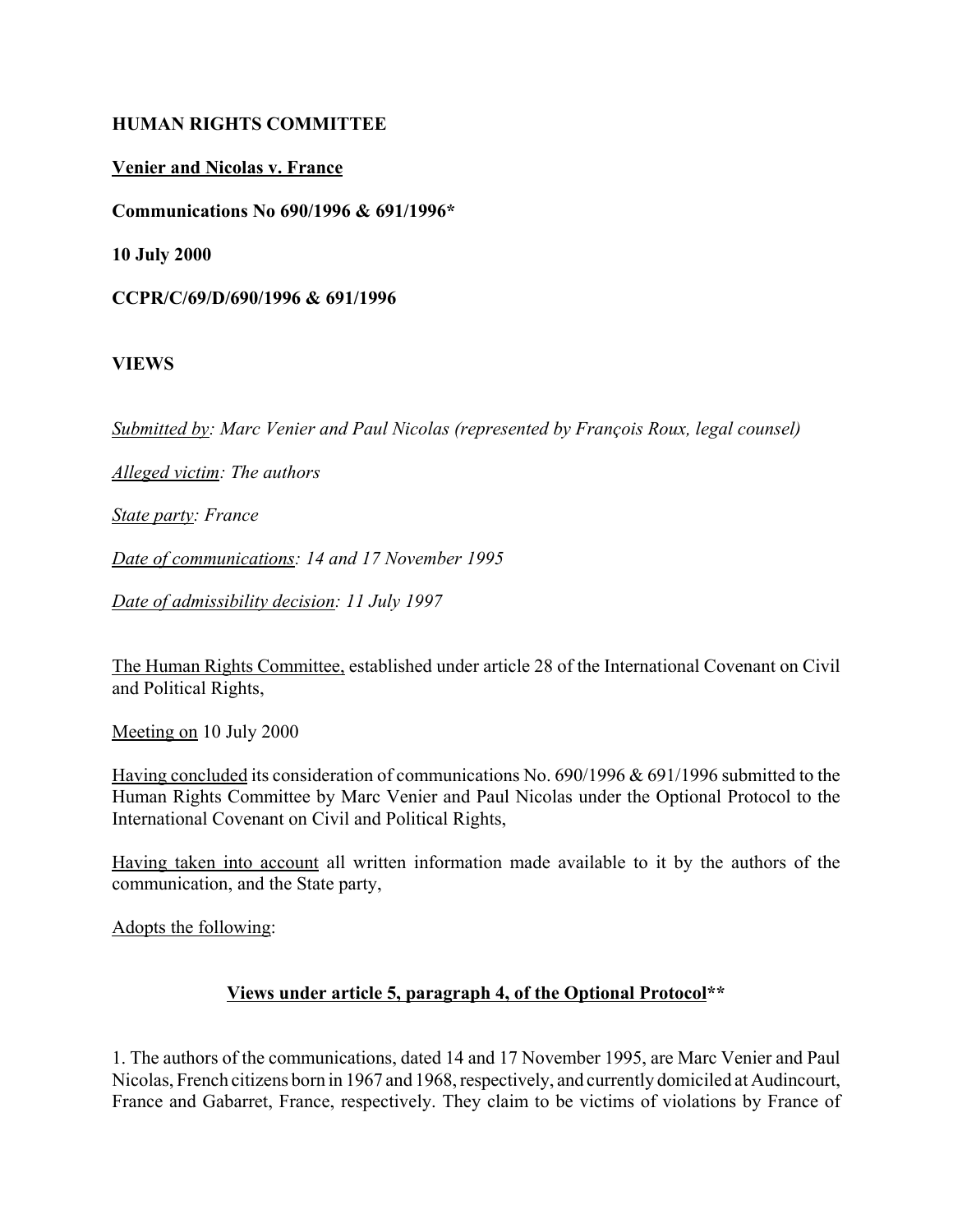articles 18, 19 and 26, juncto article 8, of the International Covenant on Civil and Political Rights. The authors are represented by counsel, François Roux.

### The facts as submitted by the authors

2.1 The authors, recognized conscientious objectors, began their civilian service duties on 23 June 1988 (Mr. Nicolas) and 16 November 1989 (Mr. Venier). After approximately one year of service, the authors notified the authorities that they intended to cease performing their civilian service duties, and did so on 1 July 1989 and 1 February 1991, respectively. The authors invoked the allegedly discriminatory character of article 116 (6) of the National Service Code (Code du service national), pursuant to which conscientious objectors were required to perform civilian national service duties for a period of 24 months, whereas military service did not exceed 12 months.

2.2 The authors were charged before the Criminal Court (Tribunal Correctionnel) of Paris and the Criminal Court of OrlÈans, respectively, with desertion in peacetime, pursuant to articles 398 and 399 of the Code of Military Justice. On 4 July 1991, the Criminal Court of Paris found Mr. Nicolas guilty as charged and sentenced him to one year's imprisonment; on 17 June 1992 the Criminal Court of OrlÈans found Mr. Venier also guilty and sentenced him to 10 months' imprisonment, rejecting the arguments of the defence, which had invoked articles 9, 10 and 14 of the European Convention on Human Rights and articles 18 and 19 of the Covenant.

2.3 On appeal by Mr. Nicolas, the Paris Court of Appeal confirmed the guilty verdict but modified the sentence into a two months' suspended prison sentence. On 8 February 1993, the Court of Appeal of OrlÈans confirmed the Criminal Court's decision concerning Mr. Venier but reduced the sentence to eight months' imprisonment (of which six months were suspended). On 14 December 1994, the Court of Cassation rejected the authors' further appeals, holding that article 116 (6) of the National Service Code was not discriminatory and did not violate articles 9, 10 and 14 of the European Convention on Human Rights. With that latter decision, all available remedies are said to have been exhausted.

### The complaints

3.1 According to the authors, both article 116 (6) of the National Service Code (in its version of July 1983 prescribing a period of 24 months of civilian service for conscientious objectors) and article L.2 of the National Service Code in its version of January 1992 (as amended by Act No. 92-9 of 4 January 1992), which sets the duration of civilian service for conscientious objectors at 20 months, violates articles 18, 19 and 26, juncto article 8 of the Covenant in that they double the duration of service for conscientious objectors in comparison with that for persons performing military service.

3.2 The authors acknowledge that in case No. 295/1988<sup>1</sup> the Committee has held that an extended period of alternative service was neither unreasonable nor punitive, and has found no violation of the Covenant. However, they invoke and quote at length from the individual opinions appended to the Committee's Views by three of its members, who had concluded that the challenged legislation was not based on either reasonable or objective criteria, such as a more severe type of service or the need for special training to perform the longer service. The authors fully endorse the conclusions of those three members of the Committee.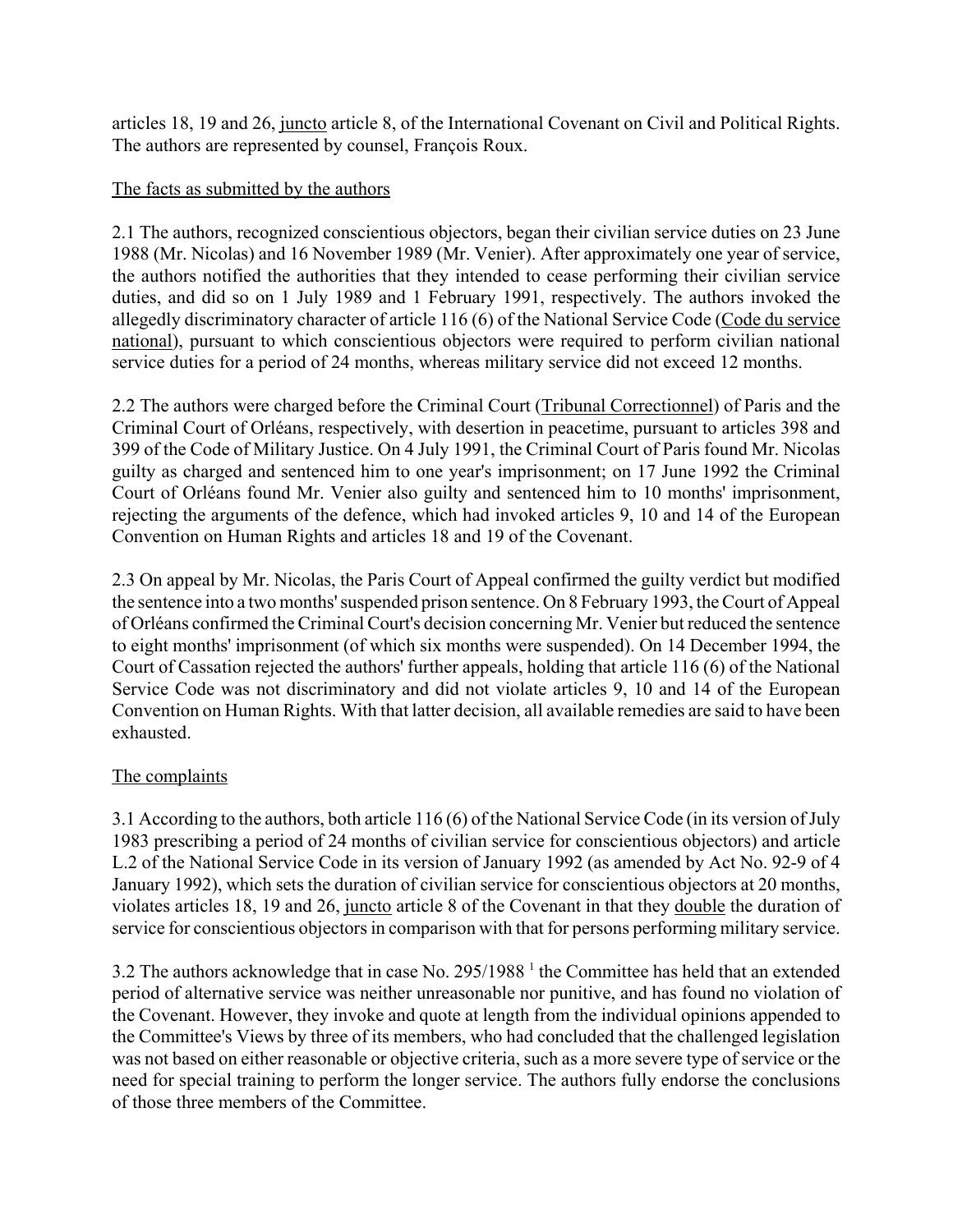3.3 The authors observe that under articles L.116 (2) to L.116 (4) of the National Service Code, each application for recognition as a conscientious objector has to be approved by the Minister for the Armed Forces. If he refuses, an appeal to the Administrative Tribunal is possible under article L.116 (3). In such circumstances, the authors argue, it cannot be assumed that the length of civilian service was fixed purely for reasons of administrative convenience, since anyone agreeing to perform civilian service twice as long as military service should be deemed to have genuine convictions. Rather, the length of civilian service must be deemed to have a punitive character, which is not based on reasonable or objective criteria.

3.4 In support of their contention, the authors invoke a judgement of the Italian Constitutional Court of July 1989, which held that the provision for non-military service lasting eight months longer than military service was incompatible with the Italian Constitution. They further point to a decision adopted by the European Parliament in 1967 which, on the basis of article 9 of the European Convention on Human Rights, suggested that the duration of alternative service should be the same as that of military service. Moreover, the Committee of Ministers of the Council of Europe has declared that alternative service must not have a punitive character and that its duration, in relation to military service, must remain within reasonable limits (Recommendation No. R(87)8 of 9 April 1987). Finally, the authors note that the United Nations Commission on Human Rights declared, in a resolution adopted on 5 March 1987, $2$  that conscientious objection to military service should be regarded as a legitimate exercise of the right to freedom of thought, conscience and religion, as recognized by the Covenant.

3.5 In these circumstances, the authors submit that requiring them to perform civilian service that is twice as long as military service constitutes unlawful and prohibited discrimination on the basis of opinion, and that the possibility of imprisonment for refusal to perform civilian service beyond the length of time of military service constitutes a violation of articles 18, paragraph 2, 19, paragraph 1, and 26 of the Covenant.

### The State party's observations on admissibility and the authors' comments thereon

4.1 The State party contends firstly that the communications are incompatible ratione materiae with the provisions of the Covenant since, on the one hand, the Committee has acknowledged in its decision on communication No. 185/1984 (L.T.K. v. Finland) that "the Covenant does not provide for the right to conscientious objection; neither article 18 nor article 19 of the Covenant, especially taking into account paragraph 3 (c) (ii) of article 8, can be construed as to imply that right" and since, on the other hand, by virtue of article 8, paragraph 3 (c) (ii) of the Covenant, the internal regulation of national service, and therefore of conscientious objector status for those States which recognize it, does not fall within the scope of the Covenant and remains a matter for domestic legislation.

4.2 Subsidiarily, the State party contends that domestic remedies have not been exhausted by the authors. In this connection, it submits that the authors of the communications have exhausted the judicial remedies open to them, but have not exhausted all administrative remedies. The argument put forward in this connection is that, by leaving their duty stations before having received replies from the military authorities concerning their requests for a reduction in the length of their service, the authors violated the provisions of the National Service Code, thus becoming liable to criminal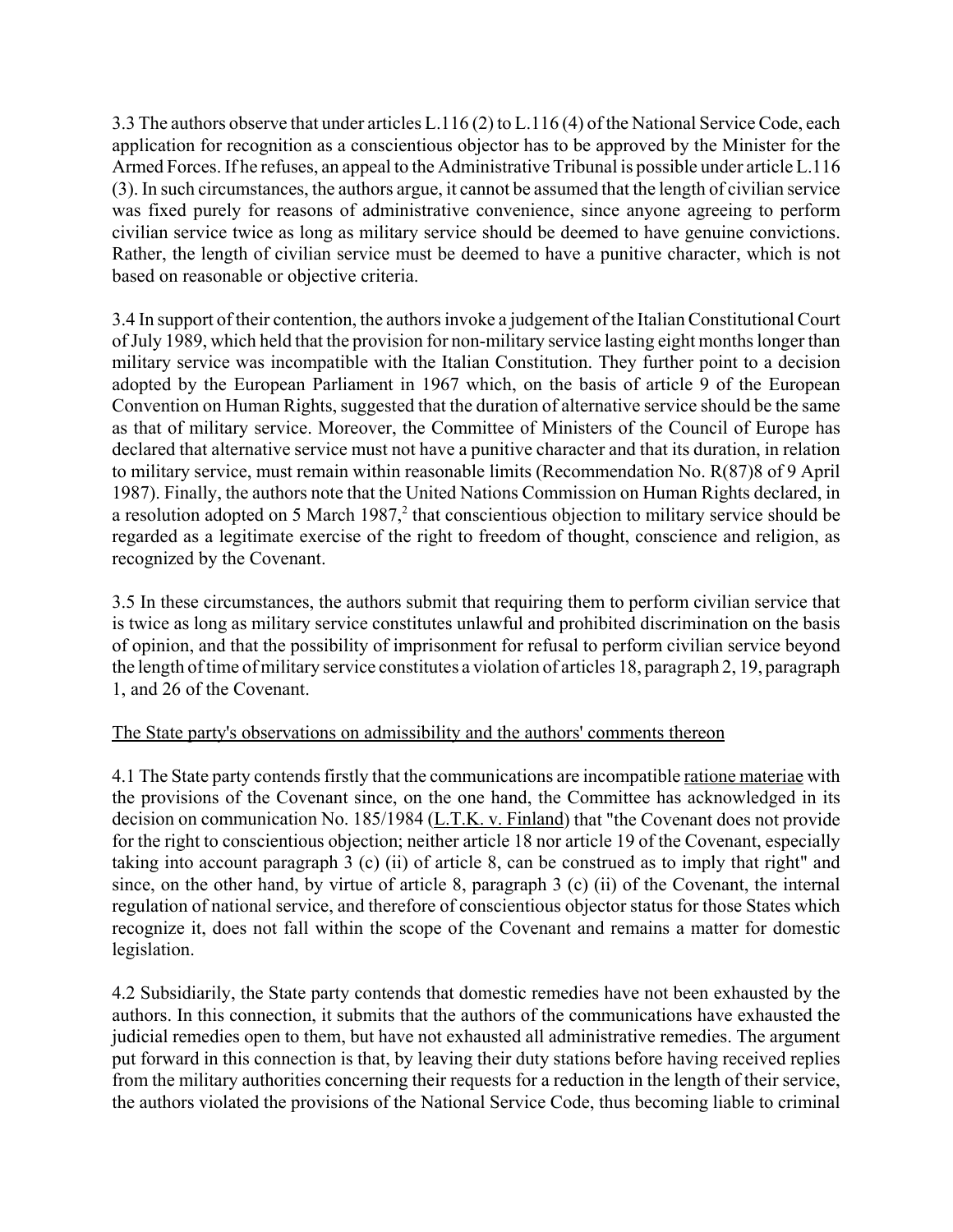prosecution, and did not wait for the military authorities to refuse their requests and then bring the matter before the Administrative Tribunal.

4.3 Third and last, the State party contends that the authors do not qualify as victims of a violation of articles 18, paragraph 2, 19, paragraph 1, and 26 of the Covenant. With regard to articles 18 and 19 of the Covenant, the State party claims that by recognizing conscientious objector status and offering conscripts a choice as to the form of their national service, it allows them to opt freely for the national service appropriate to their beliefs, thus enabling them to exercise their rights under articles 18 and 19 of the Covenant. In this connection, the State party concludes, quoting the decision on communication No. 185/1984 cited above, that as the authors were "not prosecuted and sentenced because of [their] beliefs or opinions as such, but because [they] refused to perform military service", they cannot therefore claim to be victims of a violation of articles 18 and 19 of the Covenant.

4.4 With regard to the alleged violation of article 26 of the Covenant, the State party, noting that the authors complain of a violation of this article because the length of alternative civilian service is double that of military service, submits first of all that "the Covenant, while prohibiting discrimination and guaranteeing equal protection of the law to everyone, does not prohibit all differences of treatment", which must be "based on reasonable and objective criteria" (communication No. 196/1985, Gueye v. France). The State party argues in this connection that the situation of conscripts performing alternative civilian service differs from that of those performing military service, notably in respect of the heavier constraints of service in the army, and that a longer period of alternative civilian service constitutes a test of the sincerity of conscientious objectors, designed to prevent conscripts from claiming conscientious objector status for reasons of comfort, ease and security. The State party also quotes the Committee's Views on communication No. 295/1988 (Järvinen v. Finland), where the Committee held that the 16-month period of alternative service imposed for conscientious objectors - double the eight-month period of military service - was "neither unreasonable nor punitive". The State party therefore concludes that the difference of treatment complained of by the authors is based on the principle of equality, which requires different treatment of different situations.

4.5 For all of these reasons, the State party requests the Committee to declare the communications inadmissible.

5.1 Concerning the State party's first argument as to the Committee's competence ratione materiae, the authors cite the Committee's General Comment No. 22 (48), where it is stated that the right to conscientious objection "can be derived from article 18, inasmuch as the obligation to use lethal force may seriously conflict with the freedom of conscience and the right to manifest one's religion or belief. When this right is recognized by law or practice, there shall be no differentiation among conscientious objectors on the basis of the nature of their particular beliefs; likewise, there shall be no discrimination against conscientious objectors because they have failed to perform military service". According to the authors, it is clear from these comments that the Committee is competent to determine whether or not there has been a violation of the right to conscientious objection under article 18 of the Covenant.

5.2 The authors claim that the problem posed in their case lies not in a possible infringement of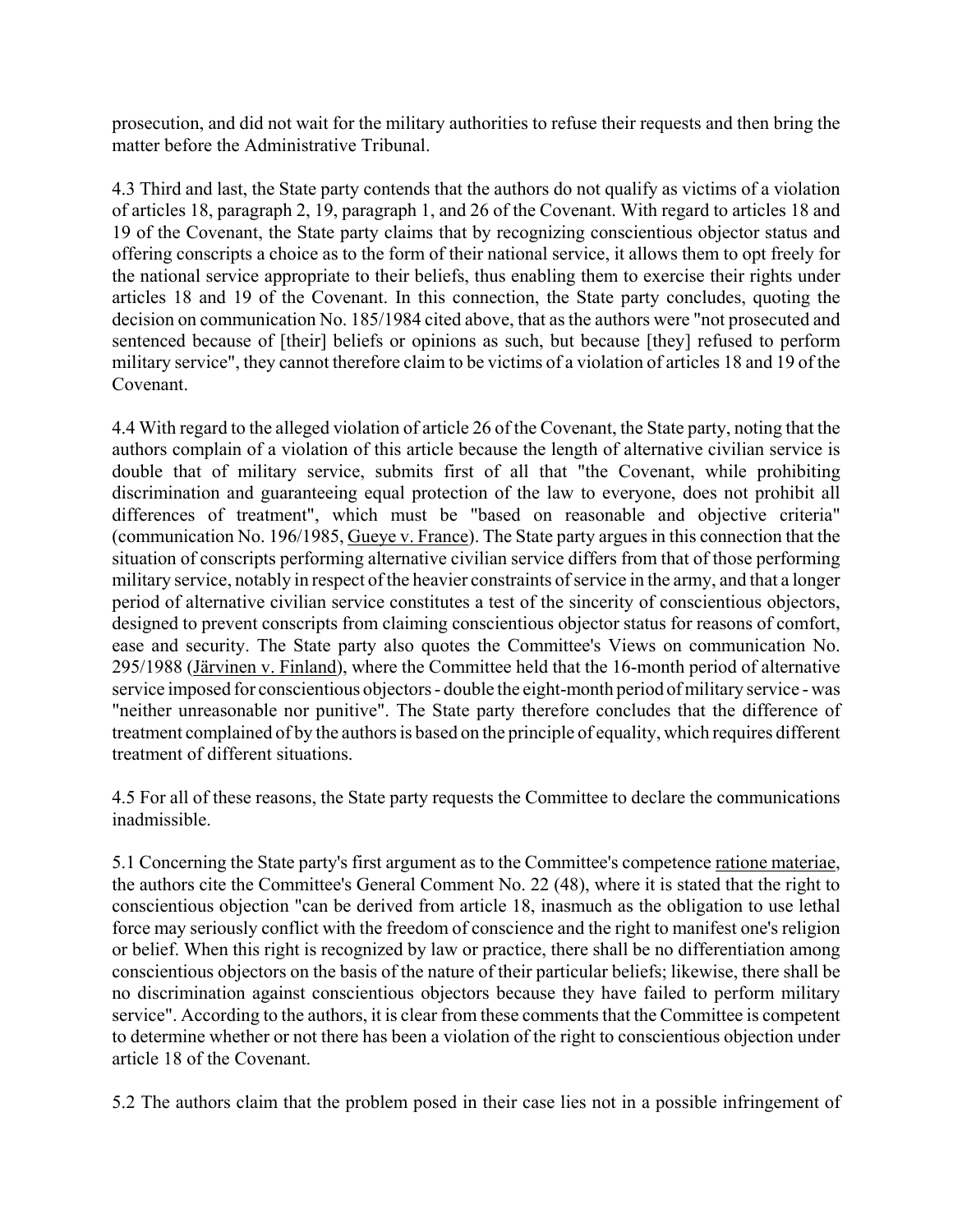conscientious objectors' freedom of belief by French legislation, but in the conditions for the exercise of that freedom, since alternative civilian service is twice the length of military service, without this being justified by any provision to protect public order, in violation of article 18, paragraph 3, of the Covenant. The authors invoke in this context the Committee's General Comment No. 22 (48), which states that "limitations imposed must be established by law and must not be applied in a manner that would vitiate the rights guaranteed in article 18. (...) Restrictions may not be imposed for discriminatory purposes or applied in a discriminatory manner", and conclude that requiring conscientious objectors to perform alternative civilian service which is twice the length of military service constitutes a discriminatory restriction on the enjoyment of the rights set forth in article 18 of the Covenant.

5.3 As to the question of the exhaustion of domestic remedies, the authors state that domestic remedies in respect of the criminal proceedings brought against them have, in fact, been exhausted since the Court of Cassation dismissed their appeals against the Court of Appeal judgements on 14 December 1994. With regard to the non-exhaustion of administrative remedies, the authors maintain that such remedies were not open to them inasmuch as, not having been notified of any administrative decision, they could not bring the matter before the Administrative Tribunal.

5.4 Concerning the alleged violation of article 26, the authors claim that requiring a period of civilian service twice the length of military service constitutes a difference of treatment which is not based on "reasonable and objective criteria" and therefore constitutes discrimination prohibited by the Covenant (communication No. 196/1985 cited above). In support of this conclusion, the authors argue that there is no justification for making civilian service twice the length of military service; in fact, unlike in the Järvinen case (communication No. 295/1988 cited above), the longer duration is not justified by any relaxation of the administrative procedures for obtaining conscientious objector status since, under articles L.116 (2) and L.116 (4) of the National Service Code, applications for conscientious objector status are subject to approval by the Minister for the Armed Forces following an examination which may result in refusal. Nor is it justified in the general interest or as a test of the seriousness and sincerity of the beliefs of the conscientious objector. Indeed, the mere fact of taking special steps to test the sincerity and seriousness of the beliefs of conscientious objectors in itself constitutes discrimination based on the recognition of a difference of treatment between conscripts. Furthermore, conscientious objectors derive no benefit or privilege from their status - unlike, for example, persons assigned to perform international cooperation services instead of military service, who have the opportunity to work abroad in a professional field corresponding to their university qualifications for 16 months (i.e. four months less than the civilian service for conscientious objectors) - and a difference of treatment is not, therefore, justified on that ground.

### The Committee's decision on admissibility

6.1 At its 60th session, the Committee decided to join the consideration of communications Nos. 690/1996 and 691/1996. It then proceeded to consider the admissibility of the communications.

6.2 Concerning the requirement of exhaustion of available domestic remedies, the Committee took note of the fact that the authors had exhausted all the judicial remedies that were open to them. The Committee also considered that administrative remedies were not available to the authors of the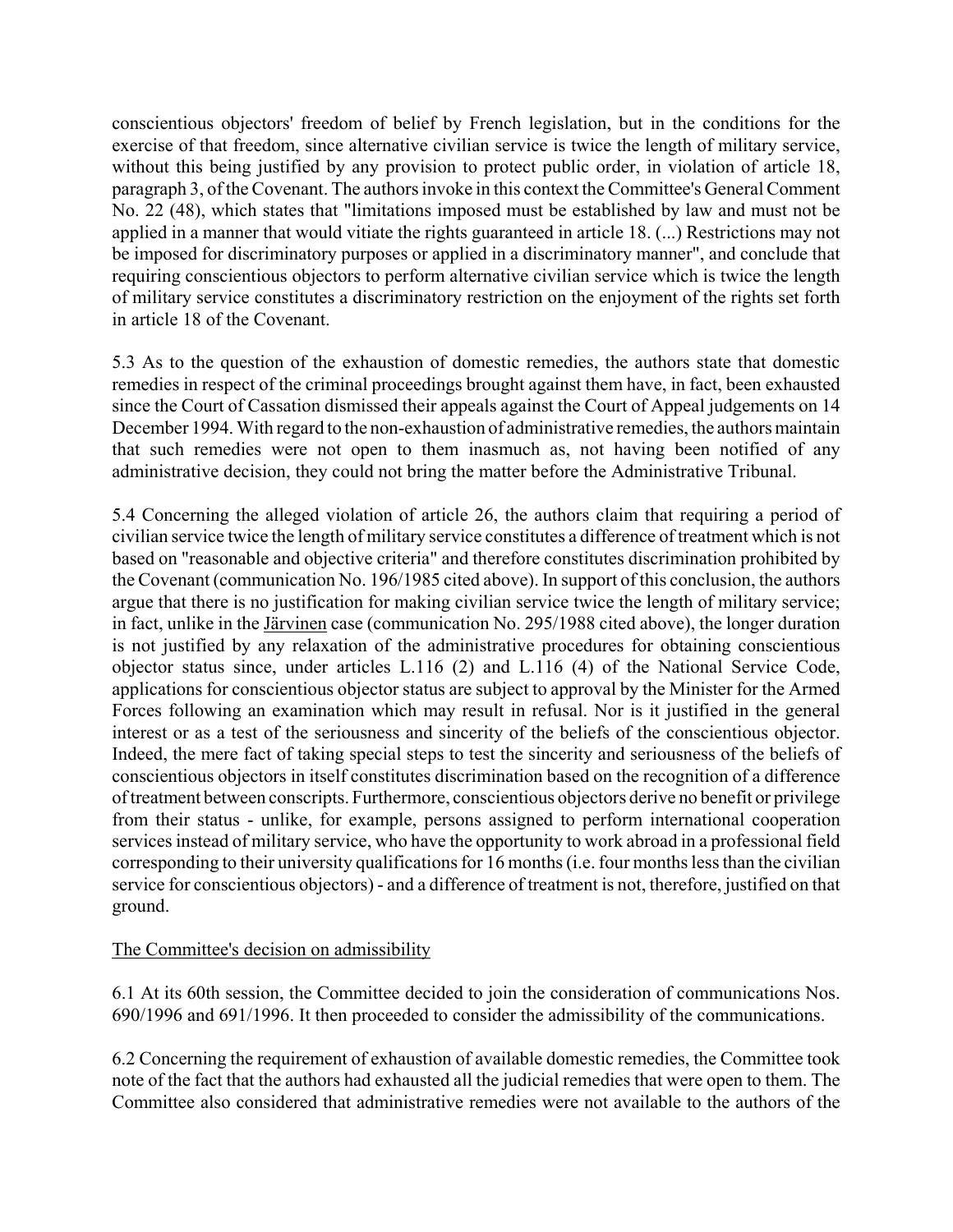communications. The Committee therefore concluded that it was not prevented by article 5, paragraph 2 (b), of the Optional Protocol from dealing with the communications.

6.3 The Committee took note of the State party's arguments concerning the incompatibility of the communications ratione materiae with the provisions of the Covenant. In this regard, the Committee considered that the matter raised in the communications did not concern a violation of the right to conscientious objection as such. The Committee considered that the authors had sufficiently substantiated their claim, for the purposes of admissibility, that the communications might raise issues under provisions of the Covenant.

7. Accordingly, on 11 July 1997, the Committee decided that the communications were admissible.

# The State party's observations on the merits of the communication

8.1 By submission of 18 June 1998, the State party argues that the communication should be rejected because the authors are not victims of a violation of the Covenant, and because their complaints are ill-founded.

8.2 According to the State party, article L.116 of the National Service Code in its version of July 1983 instituted a genuine right to conscientious objection, in the sense that the sincerity of the objections is said to be shown by the request alone, if presented in accordance with the legal requirements (that is, justified by an affirmation of the applicant that he has personal objections to using weapons). No verification of the objections took place. To be admissible, requests had to be presented on the 15th of the month preceding the incorporation into the military service. Thus a request could only be rejected if it was not justified or if it was not presented in time. A right to appeal existed to the administrative tribunal.

8.3 Although the normal length of military service since January 1992 in France was 10 months, some forms of national service lasted 12 months (military service of scientists) and 16 months (civil service of technical assistance). The length of the service for conscientious objectors was 20 months. The State party denies that the length has a punitive or discriminatory character. It is said to be the only way to verify the seriousness of the objections, since the objections are no longer tested by the administration. After having fulfilled their service, conscientious objectors have the same rights as those who have finished civil national service.

8.4 The State party informs the Committee that on 28 October 1997 a law was adopted to reform the national service. Under this law, all young men and women will have to participate between their 16th and 18th birthday in a one day call-up to prepare for defence. Optional voluntary service can be done for a duration of 12 months, renewable up to 60 months. The new law is applicable to men born after 31 December 1978 and women born after 31 December 1982.

8.5 According to the State party, its system of conscientious objection was in accordance with the requirements of articles 18, 19 and 26 of the Covenant, and with the Committee's general comment No. 22. The State party notes that its regime for conscientious objection did not make any difference on the basis of belief, and no process of verification of the justification forwarded by the applicants occurred, other than in many neighbouring countries. No discrimination existed against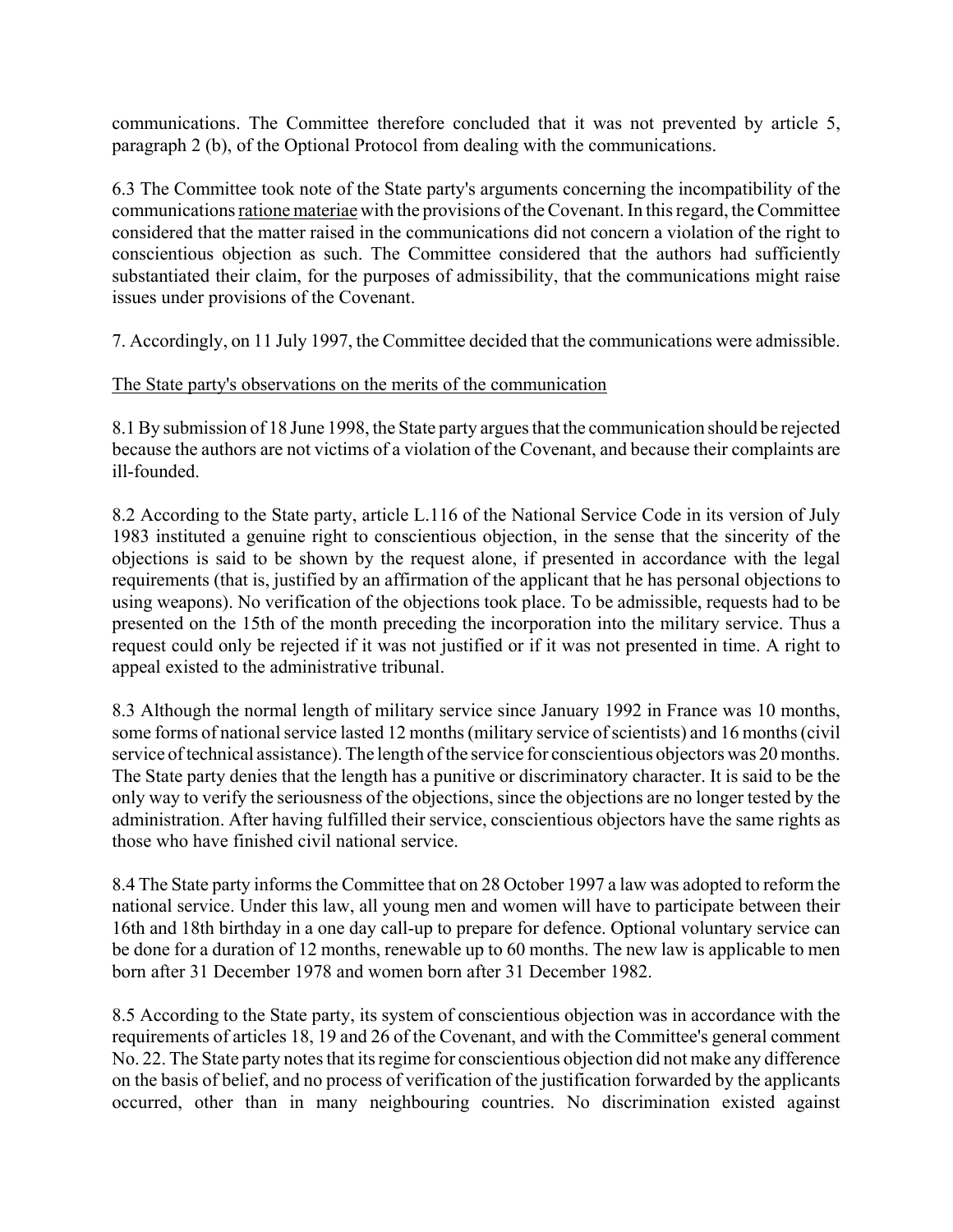conscientious objectors, as their service was a recognised form of the national service, on equal footing with military service or other forms of civil service. In 1997, just under 50% of those performing civil service were doing this on the basis of conscientious objections to military service.

8.6 The State party submits that the authors of the present communications have not been victims of discrimination on the basis of their choice to perform national service as a conscientious objector. It notes that they were convicted for not complying with their obligations under the civil service, which they had freely chosen. Their convictions were thus not because of their personal beliefs, nor on the basis of their choice for alternative civil service, but on the basis of their refusal to respect the conditions of that type of service. The State party notes that at the time when the authors requested to perform alternative military service, they had not indicated any objection to the length of service. Moreover, in the case of Mr. Venier, the State party notes that the reason which he gave for abandoning his civil service, was "the attitude of his country towards the Third World", and thus unrelated to the alleged discriminatory character of the length of service for conscientious objectors. In this context, the State party notes that it would have been open to the authors to choose another form of unarmed national service, such as one of technical assistance. On this basis, the State party argues that the authors have not established that they are victims of a violation by the State party.

8.7 Subsidiarily, the State party argues that the authors' claims are ill-founded. In this context, the State party recalls that according to the Committee's own jurisprudence, not all differences in treatment constitute discrimination, as long as they are based on reasonable and objective criteria. In this context, the State party refers to the Committee's Views in case No. 295/1988 (Jarvinen v. Finland), where the service for conscientious objectors was 16 months and that for other conscripts 8 months, but the Committee found that no violation of the Covenant had occurred because the length of the service ensured that those applying for conscientious objector status would be serious, since no further verification of the objections occurred. The State party submits that the same reasoning should apply to the present cases.

8.8 In this context, the State party also notes that the conditions of the alternative civil service were less onerous than that of military service. The conscientious objectors had a wide choice of posts. They could also propose their own employer and could do their service within their professional interest. They also received a higher indemnity than those serving in the armed forces. In this context, the State party rejects counsel's claim that the persons performing international cooperation service received privileged treatment vis à vis conscientious objectors, and submits that those performing international cooperation service did so in often very difficult situations in a foreign country, whereas the conscientious objectors performed their service in France. In the case of Mr. Venier, he performed his civil service with the secretariat of the "Movement for a non violent alternative", whereas Mr. Nicolas was posted with the international civil service in Ile de France.

8.9 The State party concludes that the length of service for the authors of the present communications had no discriminatory character compared with other forms of civil service or military service. The differences that existed in the length of the service were reasonable and reflected objective differences between the types of service. Moreover, the State party submits that in most European countries the time of service for conscientious objectors is longer than military service.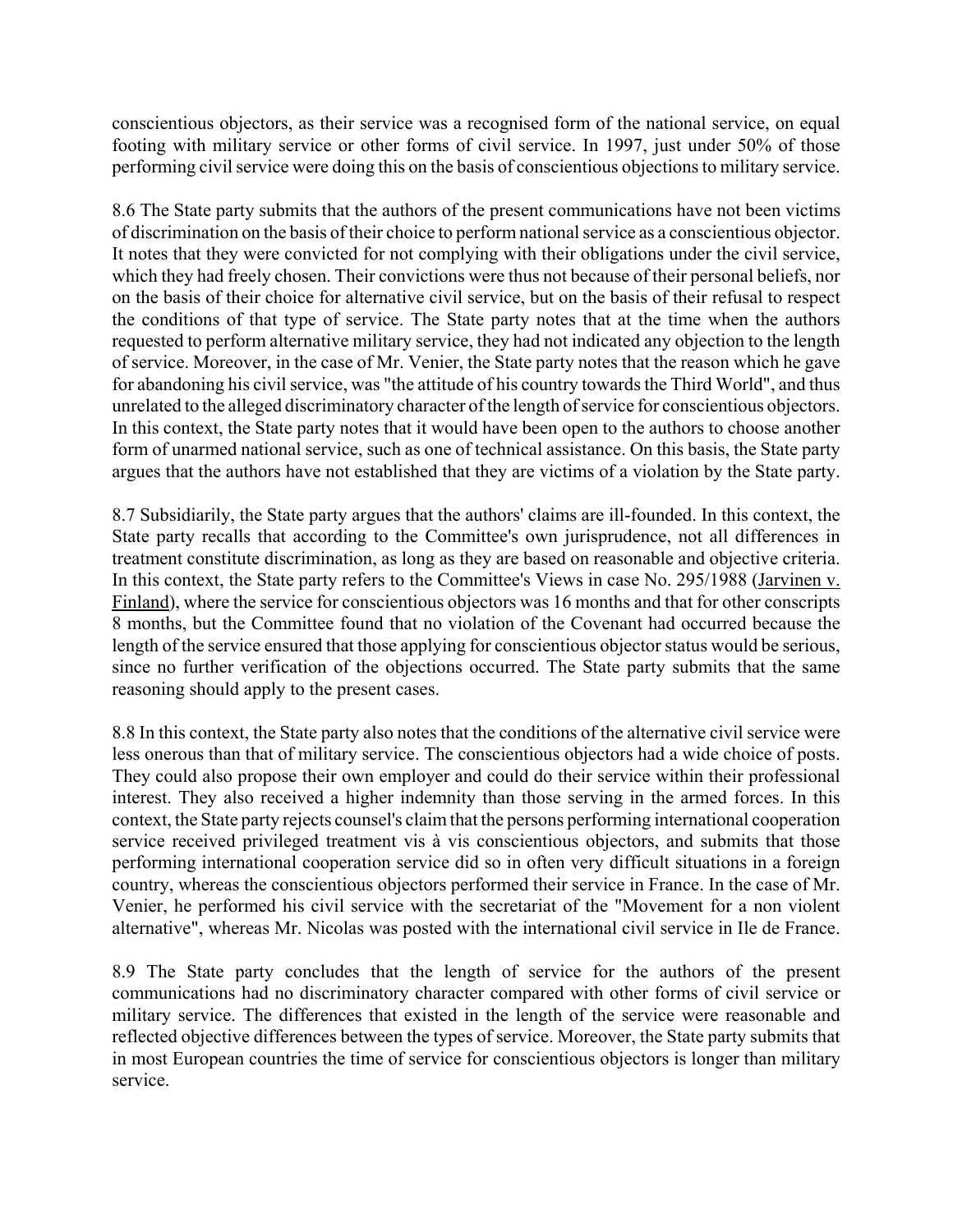#### Counsel's comments on the State party's submission

9.1 In his comments, dated 21 December 1998, counsel submits that at issue are the modalities of civil service for conscientious objectors. He submits that the double length of this service was not justified by any reason of public order and refers in this context to paragraph 3 of article 18 of the Covenant which provides that the right to manifest one's religion or beliefs may be subject only to such limitations as are necessary to protect public safety, order, health, or morals or the fundamental rights and freedoms of others. He also refers to the Committee's general comment No. 22 where the Committee stated that restrictions may not be imposed for discriminatory purposes or applied in a discriminatory manner. He argues that the imposition upon conscientious objectors of civil service of double length as that of the military service constitutes a discriminatory restriction, because the manifestation of a conviction such as the refusal to carry arms, does not in itself affect the public safety, order, health, or morals or the fundamental rights and freedoms of others since the law expressly recognizes the right to conscientious objection.

9.2 Counsel states that, contrary to what the State party has submitted, persons who requested status as a conscientious objector were subject to administrative verification and did not have a choice as to the conditions of service. In this context, counsel refers to the legal requirements that a request had to be submitted before the 15th of the month of incorporation into the military service, and that it had to be reasoned. Thus, the Minister for the Armed Forces might refuse a request and no automatic right to conscientious objector status existed. According to counsel, it is therefore clear that the reasons given by the conscientious objector were being tested.

9.3 Counsel rejects the State party's argument that the authors had made an informed choice as to the kind of service they were going to perform. Counsel emphasizes that they made their choice on the basis of their convictions, not on the basis of the length of service. They had no choice in the modalities of the service. Counsel argues that no reasons of public order exist to justify that the length of civil service for conscientious objectors be twice the length of military service.

9.4 Counsel maintains that the length of service constitutes discrimination on the basis of opinion. Referring to the Committee's Views in communication No. 295/1988 (Jäärvinen v. Finland), counsel submits that the present case is to be distinguished, since in the earlier case the extra length of service was justified, in the opinion of the majority in the Committee, by the absence of administrative formalities in having the status of conscientious objector recognized.

9.5 As far as other forms of civil service are concerned, especially those doing international cooperation service, counsel rejects the State party's argument that these were often performed in difficult conditions and on the contrary, asserts that this service was often fulfilled in another European country and under pleasant conditions. Those performing the service moreover built up a professional experience. According to counsel, the conscientious objector did not draw any benefit from his service. As regards the State party's argument that the extra length of service is a test for the seriousness of a person's objections, counsel argues that to test the seriousness of conscientious objectors constitutes in itself a flagrant discrimination, since those who applied for another form of civil service were not being subjected to a test of their sincerity. With regard to the advantages mentioned by the State party (such as no obligation to carry a uniform, not being under military discipline), counsel notes that the same advantages were being enjoyed by those performing other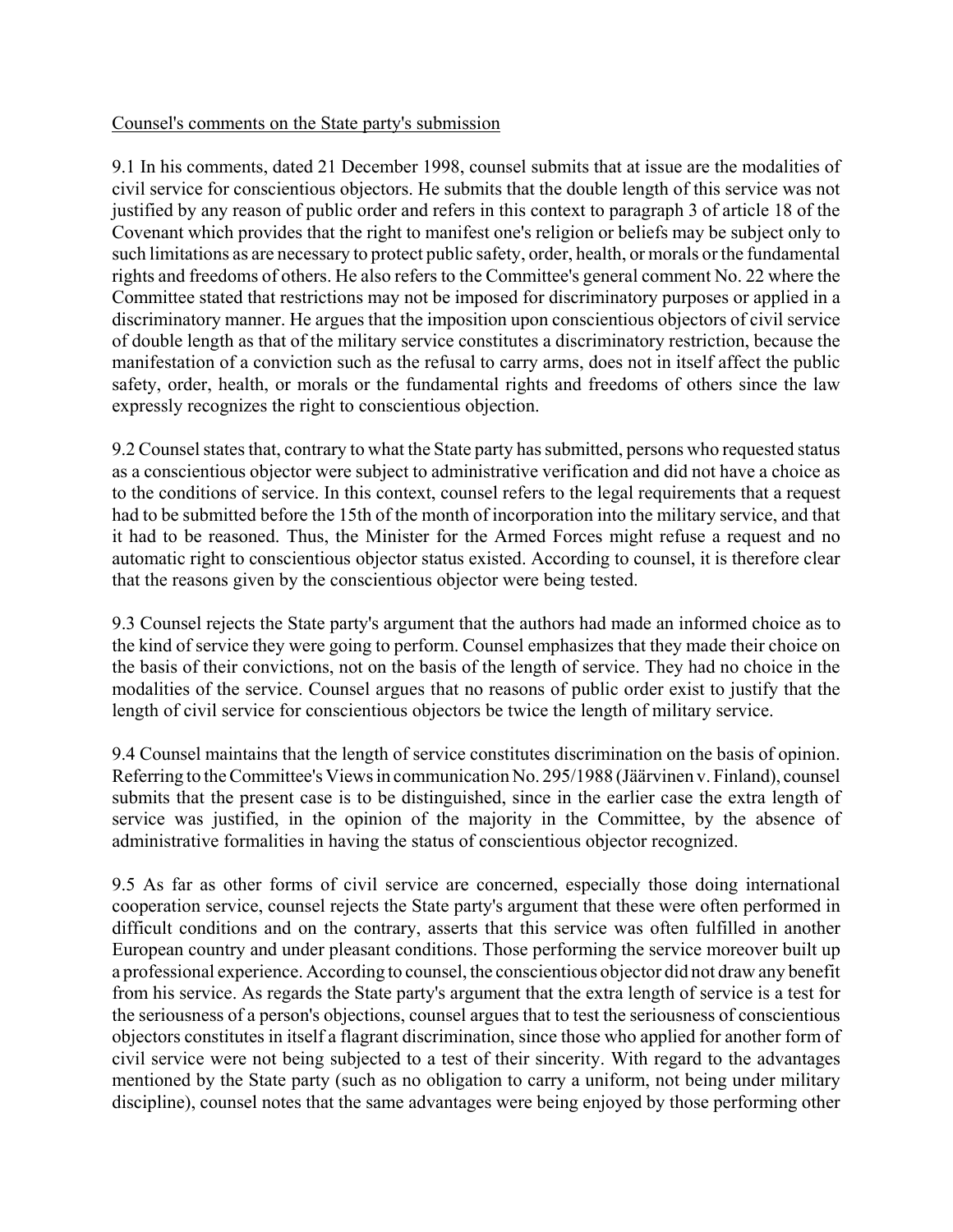kinds of civil service and that these did not exceed 16 months. With regard to the State party's argument that the conscientious objectors received a higher pay than those performing military service, counsel notes that they worked in structures where they were treated as employees and that it was thus normal that they would receive a certain remuneration. He states that the pay was little in comparison with the work done and much less than that received by normal employees. According to counsel, those performing cooperation service were better paid.

#### Issues and proceedings before the Committee

10.1 The Human Rights Committee has considered the present communication in the light of all the information made available to it by the parties, as provided in article 5, paragraph 1 of the Optional Protocol.

10.2 The Committee has noted the State party's argument that the authors are not victims of any violation, because they were not convicted for their personal beliefs, but for deserting the service freely chosen by them. The Committee notes, however, that during the proceedings before the courts, the authors raised the right to equality of treatment between conscientious objectors and military conscripts as a defence justifying their desertion and that the courts' decisions refer to such claim. It also notes that the authors contend that, as conscientious objectors to military service, they had no free choice in the service that they had to perform. The Committee therefore considers that the authors qualify as victims for purposes of the Optional Protocol.

10.4 The issue before the Committee is whether the specific conditions under which alternative service had to be performed by the authors constitute a violation of the Covenant<sup>3</sup>. The Committee observes that under article 8 of the Covenant, States parties may require service of a military character and, in case of conscientious objection, alternative national service, provided that such service is not discriminatory. The authors have claimed that the requirement, under French law, of a length of 24 months for national alternative service, rather than 12 months for military service, is discriminatory and violates the principle of equality before the law and equal protection of the law set forth in article 26 of the Covenant. The Committee reiterates its position that article 26 does not prohibit all differences of treatment. Any differentiation, as the Committee has had the opportunity to state repeatedly, must however be based on reasonable and objective criteria. In this context, the Committee recognizes that the law and practice may establish differences between military and national alternative service and that such differences may, in a particular case, justify a longer period of service, provided that the differentiation is based on reasonable and objective criteria, such as the nature of the specific service concerned or the need for a special training in order to accomplish that service. In the present case, however, the reasons forwarded by the State party do not refer to such criteria or refer to criteria in general terms without specific reference to the authors' cases, and are rather based on the argument that doubling the length of service was the only way to test the sincerity of an individual's convictions. In the Committee's view, such argument does not satisfy the requirement that the difference in treatment involved in the present cases was based on reasonable and objective criteria. In the circumstances, the Committee finds that a violation of article 26 occurred, since the authors were discriminated against on the basis of their conviction of conscience.

11. The Human Rights Committee, acting under article 5, paragraph 4, of the Optional Protocol to the International Covenant on Civil and Political rights, is of the view that the facts before it disclose